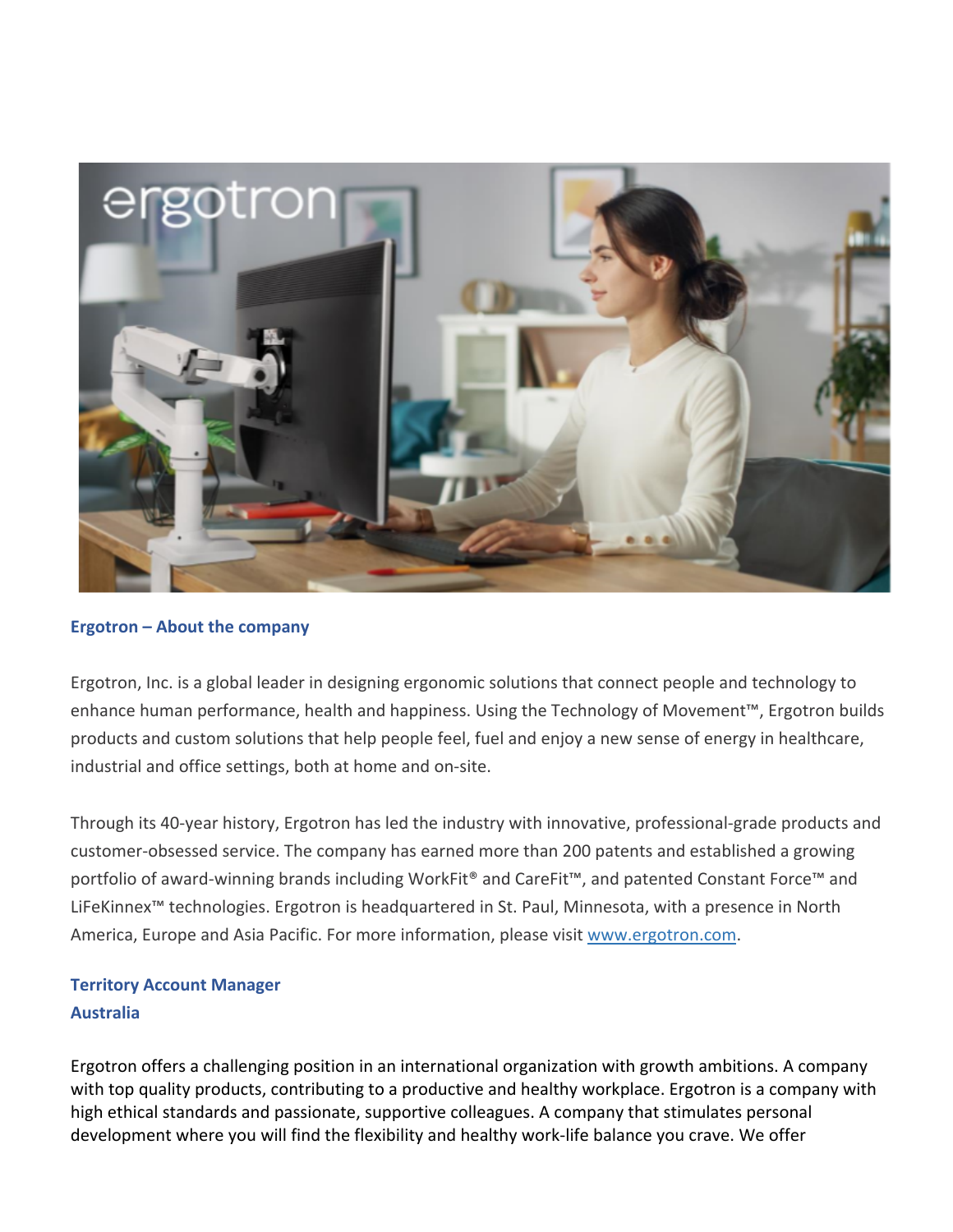competitive compensation and benefits in a supportive business environment that is built around a promise: To move you – physically, emotionally and intellectually.

#### **The position**

- The Territory Account Manager (TAM) is responsible for driving revenue and increasing market share in the designated geography (Australia and New Zealand). The position responsibilities include business development, and growth and maintenance of existing end/user clients. Additionally, the TAM is responsible for identifying and supporting key channel partners operating in the assigned territory. Applicant should have previous geographical territory experience and a general understanding of healthcare workflows or have experience selling into the healthcare enterprise.
- ACTIVITY/ PERFORMANCE MEASURES: Will be assigned and have overall performance measured by attainment of annual sales quota, with additional performance metrics that may include:
	- Activities and Events
	- Sales by Channel Partner or Direct Sales
	- Service Sales
	- Net New Client Sales
	- Sales by Product Family
	- CRM reporting

## **Responsibilities**

- Responsible for revenue targets and market share growth, as well as client satisfaction of all accounts in the assigned territory
- Day to day use of Saleforce.com, including pipeline management and ensuring client data is well maintained and documented
- Embrace and utilise Ergotron's Sales Process
- Development of an effective territory plan with KPI's, market intelligence, key contact identification, partner growth objectives, and planning of salesforce event goals required for attainment of assigned quota
- Prospecting at multiple levels within an organization, identifying the decision maker, displacing an incumbent or competitor, and servicing the territory's installed base
- Establish and build influential channel partner relationships within the Healthcare Industry
- Work collaboratively with other TAM's and Regional Directors on national and enterprise accounts, as well as strategic initiatives with national health districts.
- Present at tradeshows and events to build brand recognition and thought leadership